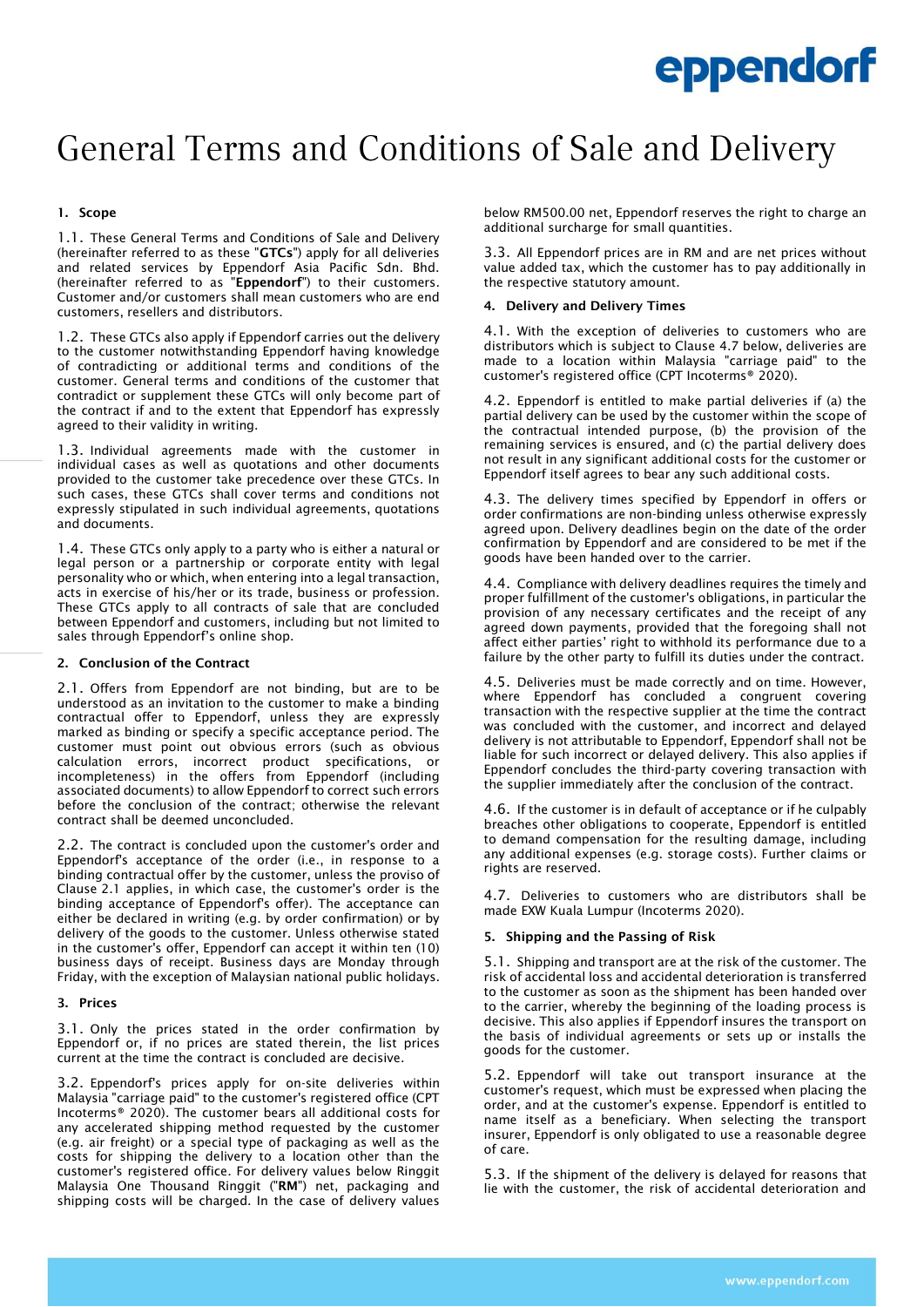accidental loss is transferred to the customer upon notification of readiness for shipment.

#### 6. Transport Damage

6.1. Loss or damage during transport must be noted by the customer on the freight receipt with a corresponding reservation. In addition, such loss or damage must be reported immediately in writing to the freight carrier with a copy to Eppendorf. All steps necessary to safeguard the customer's rights must be taken immediately by the customer.

6.2. Damage or loss during transport does not release the customer from paying the full purchase price to Eppendorf. The customer assigns all claims against third parties that exist due to damage or loss during transport to Eppendorf in advance. Eppendorf hereby accepts the assignment. This assignment and any services provided by the transport insurance will take place without any further acts by either party.

#### 7. Payment Terms

7.1. Payments are due within thirty (30) days after receipt of the invoice by the customer without deduction. For the avoidance of doubt, this Clause 7.1 and Clauses 7.2, 7.3, 7.4 and 7.5 shall not be applicable in instances of goods ordered online and through purchase orders which shall fall within the provisions of Clause 7.7 and Clause 7.8 respectively.

7.2. Payment for initial orders must always be made in advance.

7.3. Eppendorf is entitled to issue partial invoices for partial deliveries within the meaning of Clause 4.2.

7.4. When the above payment deadline has expired, the customer is in default. Eppendorf is entitled to demand default interest from the date of default in payment. Eppendorf reserves the right to claim compensation for further damage.

7.5. The customer shall have no right to offset or to assert a right of retention, unless the customer sets off an undisputed or legally established claim or asserts a right of retention in this regard.

7.6. If, after the conclusion of the contract, it becomes apparent (e.g. through an application for the opening of insolvency proceedings) that the payment claim is jeopardized by the customer's inability to pay, Eppendorf is entitled to refuse performance in accordance with the Sale of Goods Act 1957 and - if necessary after setting a deadline - to rescind or terminate the contract.

7.7. If goods are ordered through Eppendorf's online shop, Eppendorf requires prepayment by the customer upon placement of the customer's order. Eppendorf will only proceed to provide an order confirmation and arrange for delivery of the goods upon receipt of full payment from the customer.

7.8. If goods are ordered through purchase orders pursuant to quotations provided, the payment terms in such quotations shall prevail.

#### 8. Retention of Title

8.1. Eppendorf retains ownership of the delivered goods (the "Reserved Goods") until all claims relating to those Reserved Goods ("Secured Claims") have been paid in full. In the case of a current account, the Reserved Goods serve to secure the balance claim to which Eppendorf is entitled.

8.2. The customer has to treat the Reserved Goods with the care of a prudent businessman. The customer is obliged to adequately insure the Reserved Goods at replacement value at its own expense against damage caused by fire, water and theft. The customer hereby assigns any claims for compensation from these insurance contracts to Eppendorf. Eppendorf hereby accepts the assignment.

8.3. The customer must inform Eppendorf immediately if the Reserved Goods are seized or similarly impaired or endangered. In the event of a seizure, the customer must send Eppendorf a copy of the seizure and transfer decision as well as all other documents required to object to the seizure and notify the seizure creditor immediately in writing of the retention of title by Eppendorf. The costs of an intervention by Eppendorf, unless they can be obtained from the respective third party, shall be borne by the customer.

8.4. Any processing or transformation of the Reserved Goods by the customer is always carried out free of charge for Eppendorf. However, if the Reserved Goods are processed with other items that do not belong to Eppendorf, Eppendorf only acquires joint ownership of the new item in the ratio of the invoice value of the Reserved Goods to the value of the other processed items. The customer stores the new item free of charge for Eppendorf with the care of a prudent businessman.

8.5. The customer is entitled to resell the Reserved Goods in the ordinary course of business and with the care of a prudent businessman. However, the customer assigns all claims from the resale of the Reserved Goods to third parties in the amount of the final invoice amount of the Secured Claims (including statutory sales tax or comparable foreign taxes) to Eppendorf. Eppendorf hereby accepts this assignment. The customer remains entitled to collect the assigned claims. The customer is only entitled to resell if it is ensured that the claims to which he is entitled are transferred to Eppendorf.

8.6. Eppendorf is entitled to revoke or restrict both the customer's authorization to sell and the authorization to collect and to demand the return of the Reserved Goods if the customer does not meet his payment obligations towards Eppendorf or if Eppendorf becomes aware of circumstances that are likely to significantly reduce the customer's creditworthiness. In the event of revocation of the authorization to collect, Eppendorf can demand that the customer disclose the assigned claims and their debtors, provide all information required for collection, hand over the associated documents and notify the debtors of the assignment.

#### 9. Claims for Defects

9.1. The customer's entitlement to claim for defects, is subject to the provisions of the Sale of Goods Act 1957. The customer must report claims due to recognizable defects immediately, but no later than ten (10) calendar days after receipt of the goods. Claims due to non-recognizable defects must be reported by the customer immediately after they are discovered. The notification must be made to Eppendorf in writing and precisely describe the type and extent of the defects. If the customer fails to properly examine or report, Eppendorf's warranty obligation and liability for the defect concerned is excluded if the defect is one which ought to have been revealed by such examination.

9.2. Eppendorf is entitled to inspect and check the goods complained about, and the customer shall grant Eppendorf the necessary time and opportunity to do so. Eppendorf can demand that the customer return the goods complained about in the original packaging or an equivalent packaging to Eppendorf at Eppendorf's expense.

9.3. If goods are defective and the customer has properly reported the defect in accordance with Clause 9.1, the customer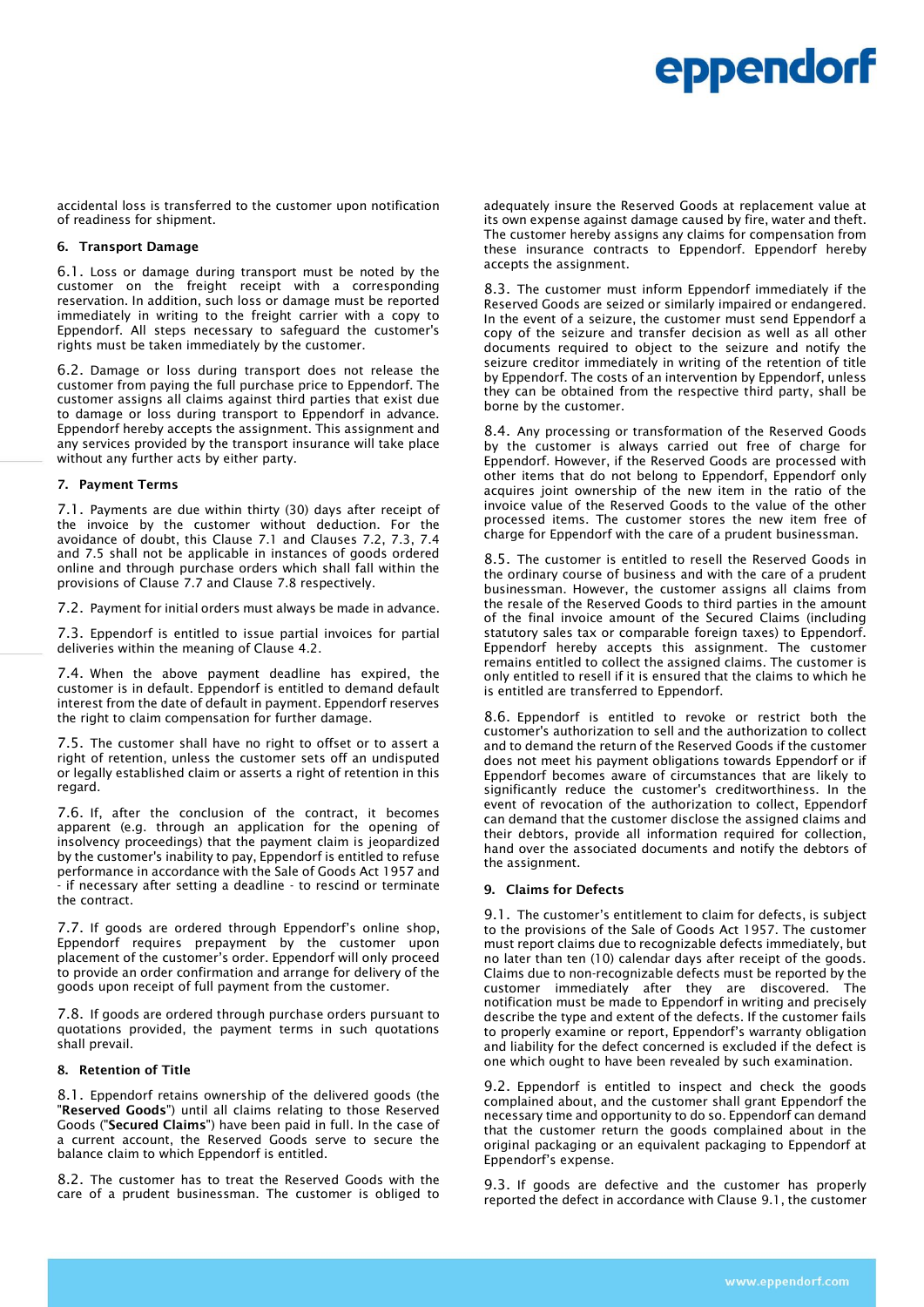is entitled to its rights in accordance with the following provisions.

9.4. Eppendorf does not guarantee the suitability of its goods for any particular use not expressly agreed in writing between Eppendorf and the customer. The customer alone is responsible for deciding whether a good that complies with the specific agreements on the properties, features and performance characteristics is suitable for a specific purpose and for the type of use assumed by the customer.

9.5. Information in catalogs, price lists and other information material provided to the customer by Eppendorf, as well as information describing the goods, are no guarantees for a special quality of the goods. Quality guarantees must be expressly agreed in writing.

9.6. Warranty claims for defects are excluded for damage that arises after the transfer of risk as a result of normal wear and tear as well as a result of improper or unsuitable use. This applies in particular if the goods supplied are improperly handled, stored or set up, are not operated or maintained in accordance with the operating instructions, or if replacement, disposable or consumable materials other than those recommended by Eppendorf are used.

9.7. Eppendorf is entitled, at its option, to supplementary performance by eliminating the defect (subsequent improvement) or by delivering a defect-free item (replacement delivery). In the event of subsequent performance, Eppendorf is obliged to bear all expenses necessary for the purpose of eliminating the defect, in particular transport, travel, labor and material costs.

9.8. If the supplementary performance fails, the customer can choose to terminate the contract or request a reduction in price. The right of the customer to claim damages or reimbursement of wasted expenses in accordance with the provisions in Clause 10 remains unaffected.

# 10. Liability

10.1. Eppendorf is only liable for damages due to breach of contractual or non-contractual obligations:

- (a) for damages based on an intentional or grossly negligent breach of duty by Eppendorf;
- (b) for damages resulting from injury to life, limb or health;
- (c) due to a breach of a quality or durability guarantee;
- (d) for damages resulting from the breach of an essential contractual obligation; or
- (e) due to mandatory legal liability, in particular from the Medical Device Act 2012 and its subsidiary legislation.

10.2. An essential contractual obligation within the meaning of Clause 10.1 (d) is an obligation, the fulfillment of which enables the proper execution of the contract in the first place and on the observance of which the customer regularly trusts and may rely. The amount of compensation for the breach of an essential contractual obligation is limited to damages typical for the contract and foreseeable at the time the contract was concluded.

10.3. Any liability for damages other than those provided for in this Clause 10 is excluded – regardless of the legal nature of the asserted claim. This applies in particular to claims for damages arising from negligence when concluding the contract, due to other breaches of duty or due to tortious claims for compensation for property damage.

10.4. The limitations of liability resulting from this Clause 10 also apply if the customer demands instead of performance a reimbursement of expenses incurred by the customer in reliance on the contract instead of a claim for damages.

Insofar as Eppendorf's liability for damages is excluded or limited, this also applies with regard to the personal liability for damages of Eppendorf's employees, representatives and vicarious agents.

# 11. Limitation Period for Warranty Claims

11.1. The limitation period for the rights of the customer due to material and legal defects is twelve (12) months from the delivery of the goods except if stated otherwise in warranty document. This does not apply to willful or grossly negligent breaches of duty (Clause 10.1 (a) above), for damage resulting from injury to life, limb or health (Clause 10.1 (b) above), fraudulent concealment of a defect and / or in the event of mandatory legal liability (Clause 10.1 (e) above).

11.2. The delivery within the meaning of Clause 11.1 refers to the receipt of the notification of readiness to collect provided by Eppendorf to the customer, or, if shipping has been agreed, the delivery to the freight carrier. If the parties have agreed that delivery is to be deemed complete upon the customer accepting the goods, the limitation period begins upon such acceptance.

11.3. Warranty claims for repairs and replacement deliveries become time-barred three (3) months after completion of the respective repairs or replacement delivery, but not before the expiry of the twelve-month limitation period in accordance with Clause 11.1. This does not apply if Eppendorf has expressly recognized an obligation to provide supplementary recognized an obligation to performance. In such a case, the twelve-month warranty period will start again after Eppendorf has completed the subsequent performance.

11.4. Claims for defects are excluded when selling used goods and demonstration devices. The right of the customer to claim damages or reimbursement of expenses incurred by the customer in reliance on the contract in accordance with the provisions in Clause 10 remains unaffected.

# 12. Cancellation and Returns

Cancellation of confirmed order and returns of goods that are not the subject of material defect claims require Eppendorf's prior consent. In the event of an order cancellation or a return, Eppendorf shall charge a minimum of 10% of the value of the goods, but at least RM250.00 as a processing cost, unless Eppendorf has provided consent dependent on further services provided by the customer. Notwithstanding the foregoing, if quotations and other documents are provided to the customer in the course of purchase of goods with contradicting cancellation conditions, such quotations and other documents shall take precedence over these GTCs with the exception that all other terms and conditions not stipulated in such quotations and documents shall be covered by these GTCs.

#### 13. Force Majeure

13.1. Eppendorf is not liable for impossibility or delay insofar as it is based on force majeure or another event that was not foreseeable at the time the contract was concluded for which Eppendorf is not responsible. This also applies if the force majeure occurs at Eppendorf's suppliers. Force majeure includes, without limitation, operational disruptions of all kinds, war, insurrection, terrorism, natural disasters, epidemics and pandemics, general scarcity of raw materials and restrictions on energy consumption.